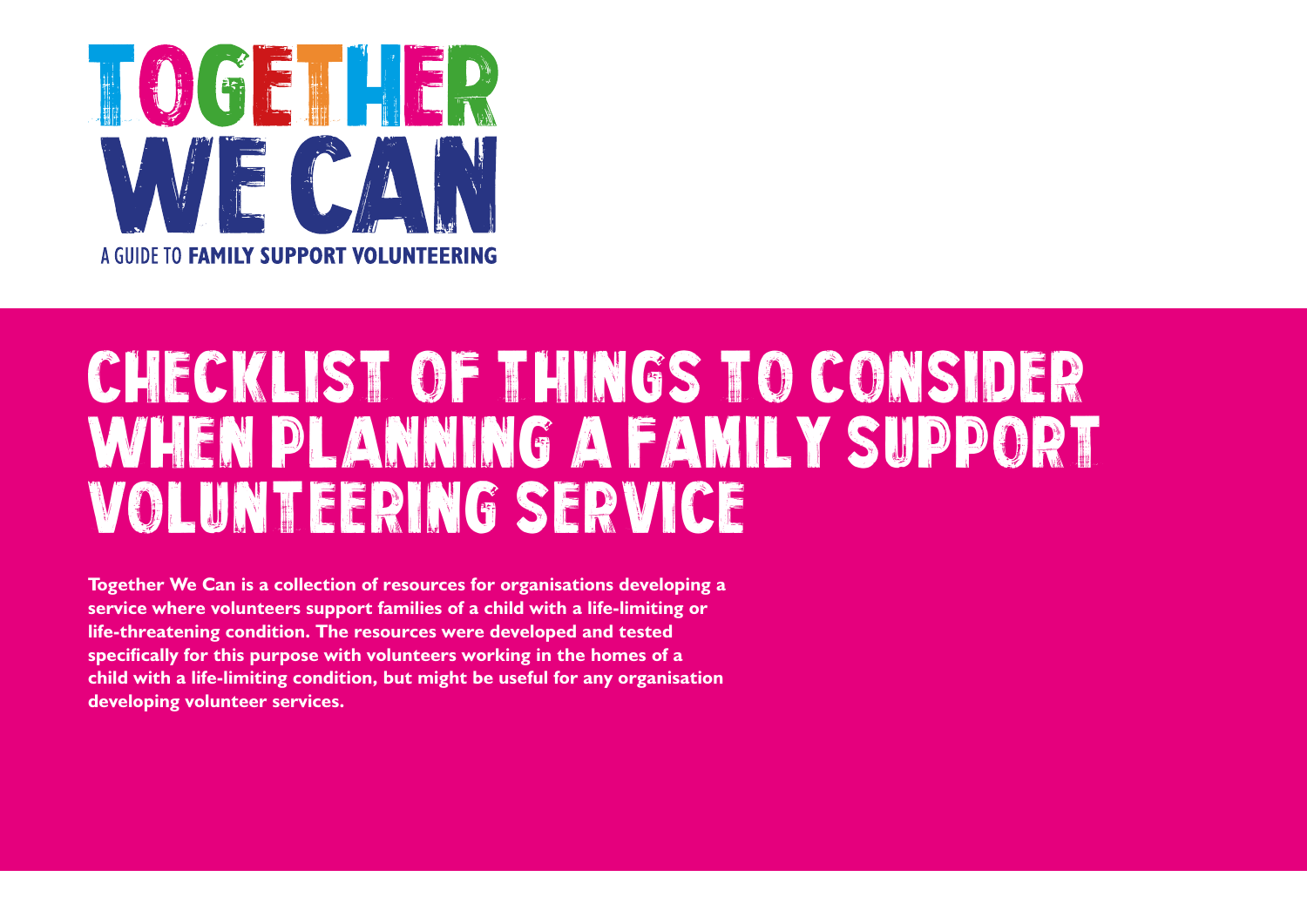## Checklist of things to consider when planning a family support volunteering service

**This checklist will help you see where your strengths and weaknesses are when planning your Family Support Volunteering service. Simply tick whether your organisation currently has each thing so you can see any areas to strengthen.** 

You can use the comments / evidence column to insert notes about what documents, resources and evidence you have available. Links to Together We Can resources are included so you can go straight to sections most relevant to you.

Gathering evidence about the costs and benefits of Family Support Volunteering and using this to plan in a structured manner is essential for showing that the service would be worthwhile and should be resourced. It is also helpful to ensure that families or service users are engaged from the start. Not only can they say what they want but they can also help to campaign for and promote the service.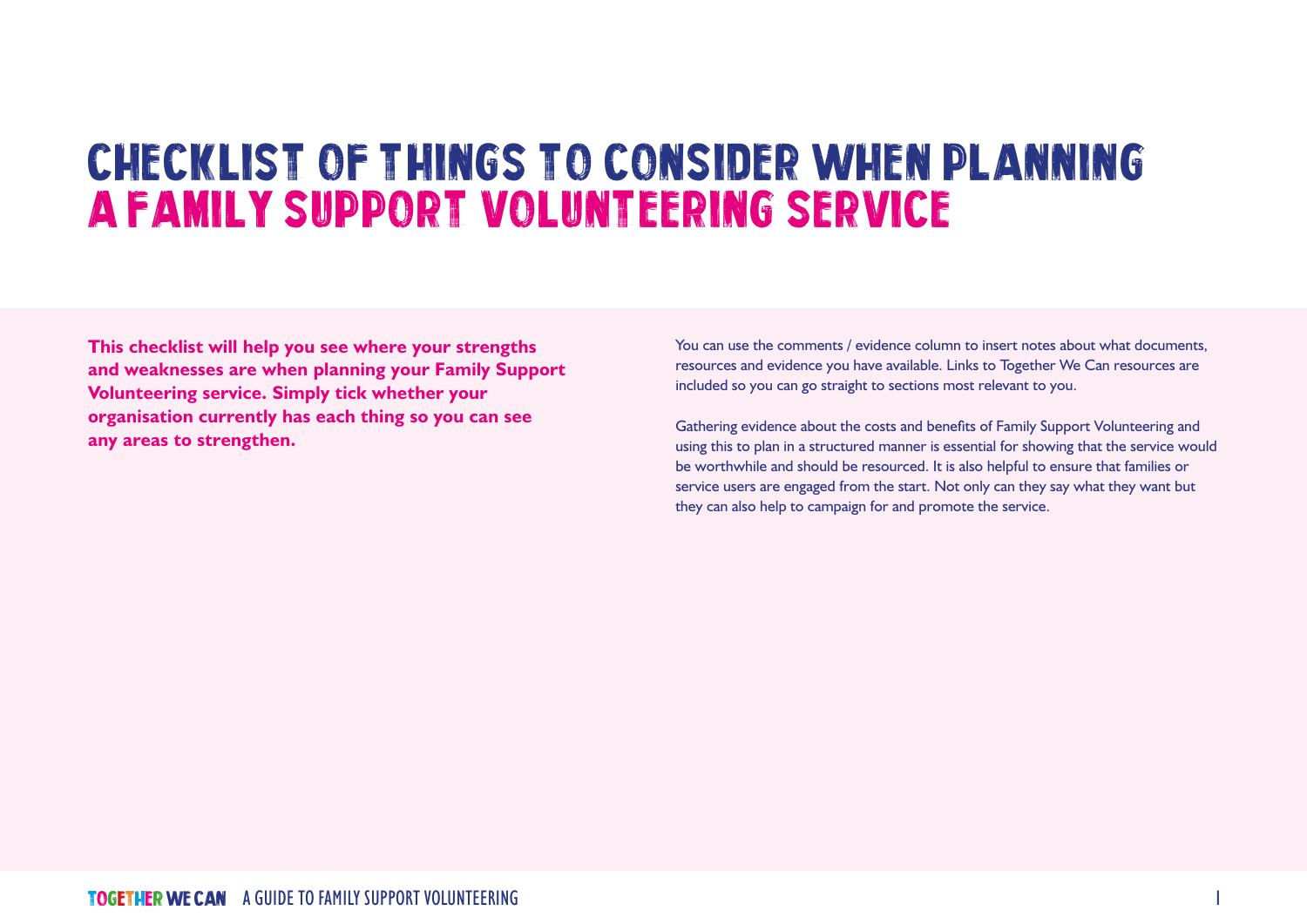| Things to think about                                                                                                                                                                                                   | <b>Yes</b> | <b>Partly</b> | <b>No</b> | <b>Comments / evidence available</b> | For more help click on the links below                              |  |
|-------------------------------------------------------------------------------------------------------------------------------------------------------------------------------------------------------------------------|------------|---------------|-----------|--------------------------------------|---------------------------------------------------------------------|--|
| Knowing the benefits of Family Support Volunteering                                                                                                                                                                     |            |               |           |                                      |                                                                     |  |
| Do you know the benefits of volunteering services?                                                                                                                                                                      |            |               |           |                                      | <b>Fast facts and figures</b><br>Volunteering - vital to our future |  |
| Do you know examples of where volunteering has worked well?                                                                                                                                                             |            |               |           |                                      | <b>Case studies</b>                                                 |  |
| Can you show how a volunteering service would be in line with<br>the aims and priorities of your organisation?                                                                                                          |            |               |           |                                      |                                                                     |  |
| Do you know the policy drivers and reasons to support<br>volunteering?                                                                                                                                                  |            |               |           |                                      | <b>Fast facts and figures</b>                                       |  |
| Are you in touch with other organisations that have tried<br>volunteering, local volunteer bureaux and others?                                                                                                          |            |               |           |                                      | Volunteer centre finder                                             |  |
| Can you calculate the value that volunteers might add?                                                                                                                                                                  |            |               |           |                                      | Example of value calculation spreadsheet                            |  |
| Knowing the costs of Family Support Volunteering                                                                                                                                                                        |            |               |           |                                      |                                                                     |  |
| Do you know the costs of running a volunteering service?                                                                                                                                                                |            |               |           |                                      | <b>Example of family support</b><br>volunteering costs              |  |
| Have you set aside an adequate budget for your service?                                                                                                                                                                 |            |               |           |                                      |                                                                     |  |
| Have you got enough rooms for training, meetings and any<br>other resources needed?                                                                                                                                     |            |               |           |                                      |                                                                     |  |
| Do you have other resources already to support volunteering?                                                                                                                                                            |            |               |           |                                      |                                                                     |  |
| Have you put together a business case for your service?<br>A business case should summarise the needs to be met,<br>the objectives of the service, the costs, the expected benefits<br>and plans in place for delivery. |            |               |           |                                      | Example business case example                                       |  |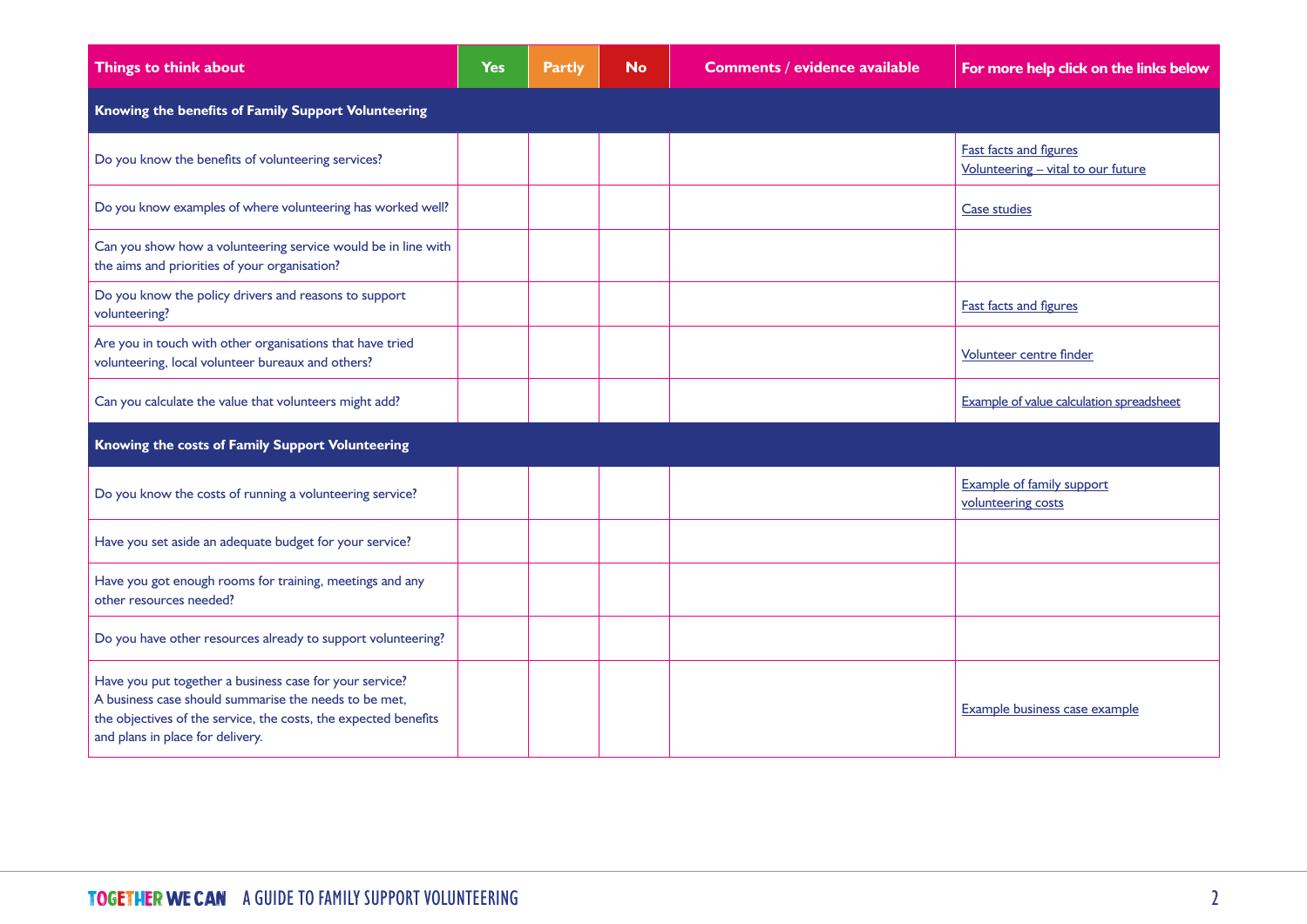| Things to think about                                                                                                                                                                  | <b>Yes</b> | <b>Partly</b> | <b>No</b> | <b>Comments / evidence available</b> | For more help click on the links below                                                                     |  |  |
|----------------------------------------------------------------------------------------------------------------------------------------------------------------------------------------|------------|---------------|-----------|--------------------------------------|------------------------------------------------------------------------------------------------------------|--|--|
| Following a structured planning process                                                                                                                                                |            |               |           |                                      |                                                                                                            |  |  |
| Do you have a clear idea of the demographics and needs of<br>families or service users?                                                                                                |            |               |           |                                      | Example needs assessment survey for<br>families                                                            |  |  |
| Do you know what other volunteer support services are<br>available in your area so you are not duplicating?                                                                            |            |               |           |                                      |                                                                                                            |  |  |
| Do you know the approaches used by others running<br>volunteering services?                                                                                                            |            |               |           |                                      | <b>Case studies</b>                                                                                        |  |  |
| Have you swapped tips and ideas with other organisations who<br>have tried this before or who might be interested in working<br>together to support the volunteers and make referrals? |            |               |           |                                      | Top tips for developing Family Support<br><b>Volunteering services</b><br><b>Top tips for NHS services</b> |  |  |
| Do you have a step-by-step plan for developing the service?                                                                                                                            |            |               |           |                                      | Step-by-step guide to setting up a Family<br><b>Support Volunteering Service</b>                           |  |  |
| Have you set clear and measurable objectives for your service?                                                                                                                         |            |               |           |                                      | <b>Project planning</b>                                                                                    |  |  |
| Have you set a realistic timeline for development?                                                                                                                                     |            |               |           |                                      | <b>Project planning</b>                                                                                    |  |  |
| Do you have all the infrastructure you need? (people, trainers,<br>equipment, venues, other resources)                                                                                 |            |               |           |                                      |                                                                                                            |  |  |
| Do you have a policy for Family Support Volunteering?                                                                                                                                  |            |               |           |                                      | <b>Example organisation Family Support</b><br><b>Volunteer policy</b>                                      |  |  |
| Do you have all the necessary policies and risk assessments<br>in place?                                                                                                               |            |               |           |                                      | Running a volunteering service web page                                                                    |  |  |